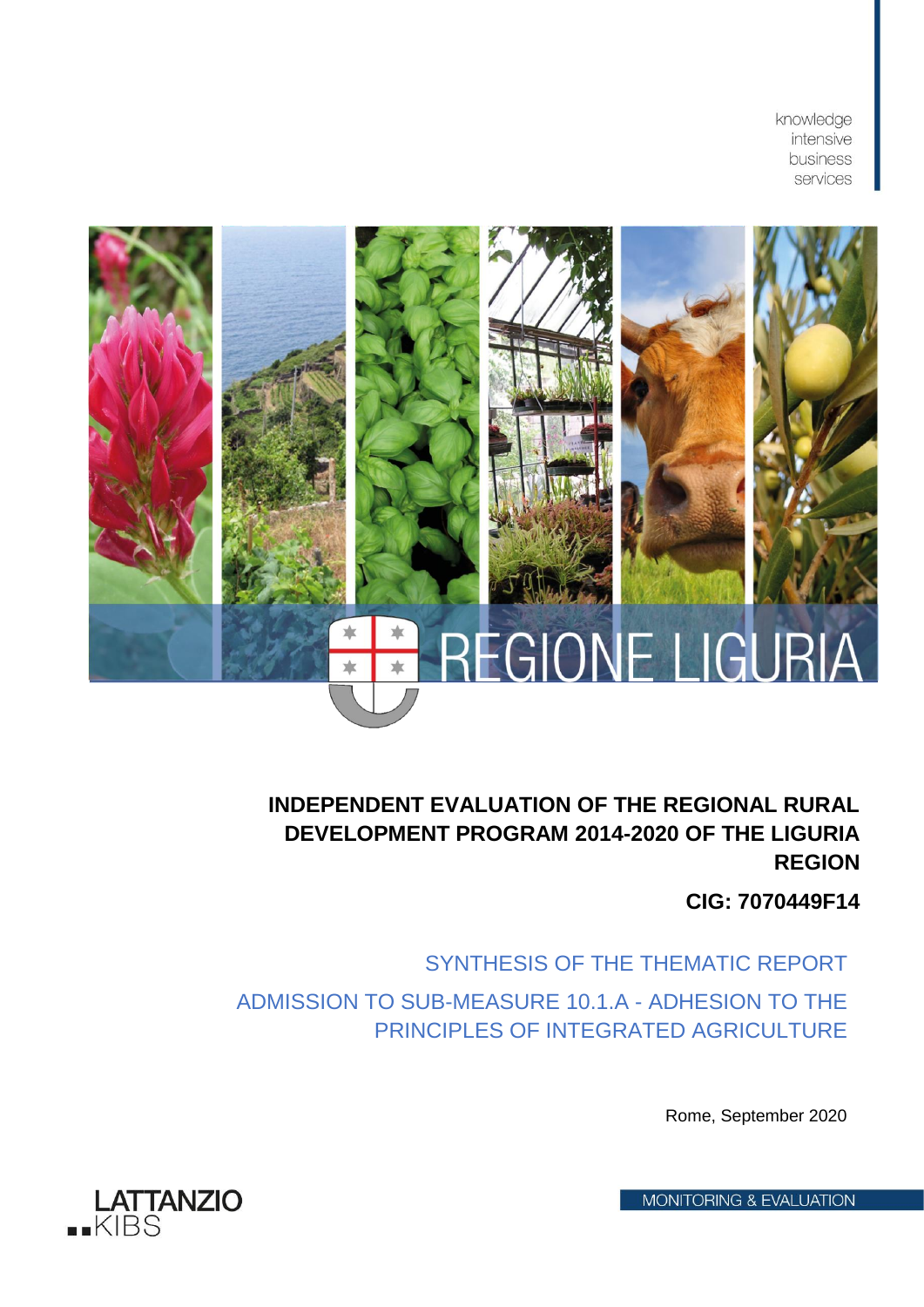## **Introduction**

At the invitation of the Managing Authority, and in the context of the services related to thematic indepth analyzes, the RDP Evaluator has developed some in-depth analyzes aimed at better understanding the factors that may have determined the significant decrease, in terms of number of beneficiaries, hectares of surface subject to commitment and economic resources used relating to sub-measure 10.1.A - Adherence to the principles of integrated agriculture - of the Rural Development Program (RDP) 2014-2020, compared to the data recorded in the previous programming period (RDP 2007-2013) in the implementation of the corresponding agrienvironmental action (measure 2.1.4.B - Introduction or maintenance of integrated farming methods).

## **Activities carried out and main evaluation results**

This analysis involved the following activities:

- Desk analysis of the statistical and context data in which potential beneficiaries of the support operate, examination of the physical and financial monitoring data on the state of implementation of the actions and reading of the reference programming/implementation documents;
- benchmarking analysis comparing the data of the 2019 evaluation reports of the Liguria Region with those of the Marche, Umbria, Campania and Puglia Regions to verify whether the problem linked to the poor adhesion of companies to the sub-measure concerning integrated agriculture is also common to other regions;
- identification of the companies benefiting from measure 2.1.4.B that in the current programming period have not renewed the agro-environmental commitments envisaged by operation 10.1.A and analysis of the characteristics of the beneficiaries to verify which of these are correlated with the decision of the producer not to participate in the commitments in the new programming;
- carrying out a direct survey on a representative sample of companies that had participated in measure 2.1.4.B in the 2007-2013 programming period and which do not participate in action 10.1.A of the current programming period, in order to understand the reasons behind this choice and to identify the elements that could favor their participation again;
- implementation of an evaluation technique, Nominal Group Techinque (NGT), with a *panel* of privileged witnesses, aimed at analyzing the strengths and weaknesses related to the problem under study and ordering priorities by separating what is urgent from what can be postponed in time.

In the 2007-2013 programming, the hectares under commitment under measure 2.1.4.B were 5,800, while in the current programming the hectares under commitment on sub-measure 10.1.A are 1,433. There was therefore a contraction of the surface carried out with integrated agriculture techniques under commitment of about 75%.

Part of the non-renewals can be attributed to the cessation of company activity: 9% of the companies benefiting from measure 2.1.4.B ceased activity compared to a reduction in the number of farms, recorded in Liguria in the period 2008-2016, equal to 21,7%. Even raising the access threshold from

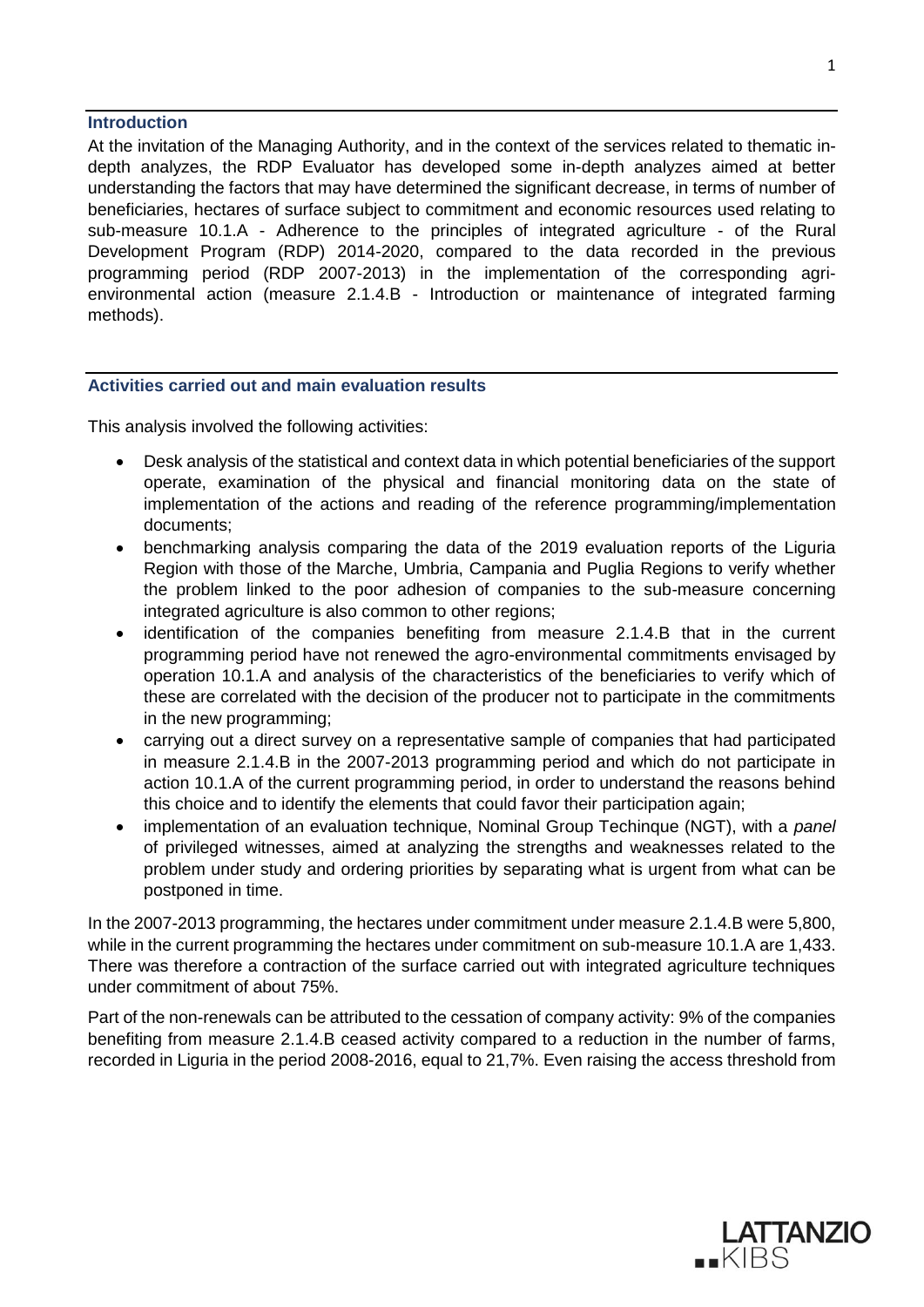150 to 300 euros from the possibility of participating in sub-measure 10.1.A may have excluded 14,7% of the companies participating in the measure 2.1.4.B.

The analysis of the characteristics of the beneficiaries of measure 2.1.4.B and their correlation with the producer's decision not to participate in the commitments in the 2014-2020 programming has shown that the factors that have the greatest influence are:

- the age group of the tenant, with a percentage of continuation of commitments among those over 65 equal to 11%;
- the size of the company and the value of the average amount received, with just 12% of companies less than 1 hectare in size and 8% of companies receiving a premium of less than 300 euros/year renewing their commitments;
- the technical and economic orientation of the companies, with a very substantial reduction for livestock companies and companies specialized in arable crops, while the farms specialized in viticulture, other permanent crops and fruit and vegetables, show much more contained reductions, indicating that the most significant decreases occur for the guidelines that receive the lowest premium per hectare.

The benchmarking analysis shows that in all the other regions considered there is a significantly higher incidence of the surfaces of farms adhering to the integrated agriculture sub-measure on the total regional employed land compared to 3,7% recorded in Liguria. The reasons for these differences can be found in the structure of the Ligurian agricultural sector which shows a smaller average company size than the other regions used for comparison. This small size may have made it unattractive to join the integrated agriculture sub-measure.

The survey carried out on a sample of farms that had participated in measure 2.1.4.B in the 2007- 2013 programming period and that do not participate in sub-measure 10.1.A of the current programming period, found that:

- as regards the reasons that in the past programming had led the farmer to participate in measure 2.1.4.B, the most important reason was the continuation of a commitment already in place. Above the average value there are also the takeover of a commitment already in place and the suggestion to participate by the technicians of the associations. The motivation linked to income integration is slightly below average. Even the reasons linked to the market prospects for branded products from integrated agriculture do not seem to have had a decisive influence;
- as regards the reasons that in the 2014-2020 programming period led the farmer not to adhere to sub-measure 10.1.A, the main obstacle to the confirmation of the agrienvironmental commitments is represented by the excessive technical and bureaucratic load in the presentation of applications linked to inadequacy of the premiums and the excessive cost of the application. This obstacle grows in importance for companies belonging to the lower premium class. On the contrary, in the premium class over  $\epsilon$  1.000, the main problem is linked to the uncertain times for disbursement of aid gains;
- the information actions implemented by the Liguria Region and the trade associations relating to the dissemination of the methods of accessing the measure are deemed adequate;
- among the elements that could favor the participation of farms in agri-environmental measures in the future, the most important concerns the administrative and procedural simplification and the certainty of the timing of payment of the contribution. The reduction of the minimum access threshold, the establishment of discussion tables between the Region

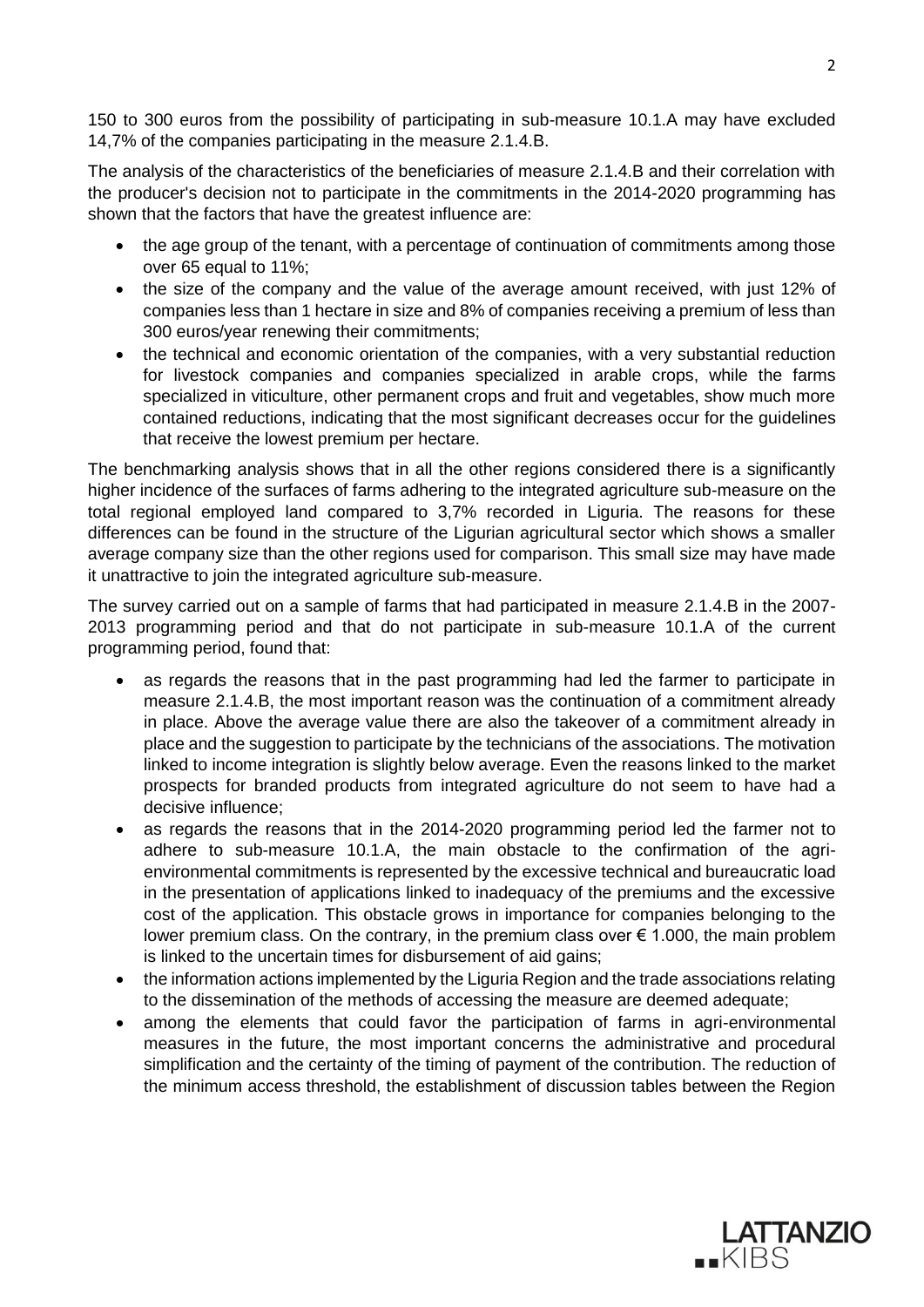and technicians and the training and consultancy activities are considered quite relevant. The compulsory adherence to the National Integrated Production Quality System is of little relevance.

The thematic study included moments of confrontation between "privileged stakeholders". A Nominal Group Techinque (NGT) was created which involved a working group consisting of: 1 farmer, 4 representatives of trade associations; 3 regional managers (as auditors). The NGT was aimed at analyzing the strengths and weaknesses related to the problem under study and to hierarchize these elements according to an order of importance. And the actions to be undertaken to facilitate the future participation of farmers in the integrated agriculture measure were also ordered according to importance and urgency.

The table agreed on the relevance of the strengths and weaknesses identified.

## **Table 1 - Strengths and Weaknesses**

| <b>Strengths</b>                                                                                                                                                                               | <b>Weaknesses</b>                                                                                                                                                                                                                                                                                                                                |
|------------------------------------------------------------------------------------------------------------------------------------------------------------------------------------------------|--------------------------------------------------------------------------------------------------------------------------------------------------------------------------------------------------------------------------------------------------------------------------------------------------------------------------------------------------|
| Income motivation for higher sales prices<br>п<br>Environmental motivation: I produce with less<br>pressure on the territory<br>Cost reduction and income integration thanks to<br>the premium | Low brand recognition of integrated agriculture<br>٠<br>products<br>Administrative complexity and high access<br>٠<br>costs<br>Reduced company size and advanced age of<br>٠<br>tenants<br>Low capacity of the Ligurian agricultural sector<br>٠<br>to " create a system "<br>Minimum access parameters too high<br>Making long-term commitments |

The hierarchy of the strengths has shown that among the reasons that push farmers to participate in sub-measure 10.1.A, the most important is the integration of business income and the reduction of production costs due to a lower use of inputs. In second place, there is the environmental reason because, thanks to compliance with the integrated production regulations, the pressure on the environment is reduced and, finally, the less important reason linked to the recognition of a higher selling price.

As regards the weaknesses capable of influencing the participation of farmers in sub-measure 10.1.A, the table identified administrative complexity and high access costs as the most important. In second place there is the scarce recognition of the brand which does not allow the payment of a higher selling price for the productions made with integrated farming techniques. The small company size and advanced age of the Ligurian tenants and the excessively high minimum access parameters are placed on an equal footing. Finally, the last two weaknesses in order of importance concern the assumption of long-term commitments and the low ability of the Ligurian agricultural sector to create a "system."

The table discussed the actions to be taken to facilitate the future participation of farmers in the integrated agriculture measure and these actions were classified by urgency and importance. It emerged that: